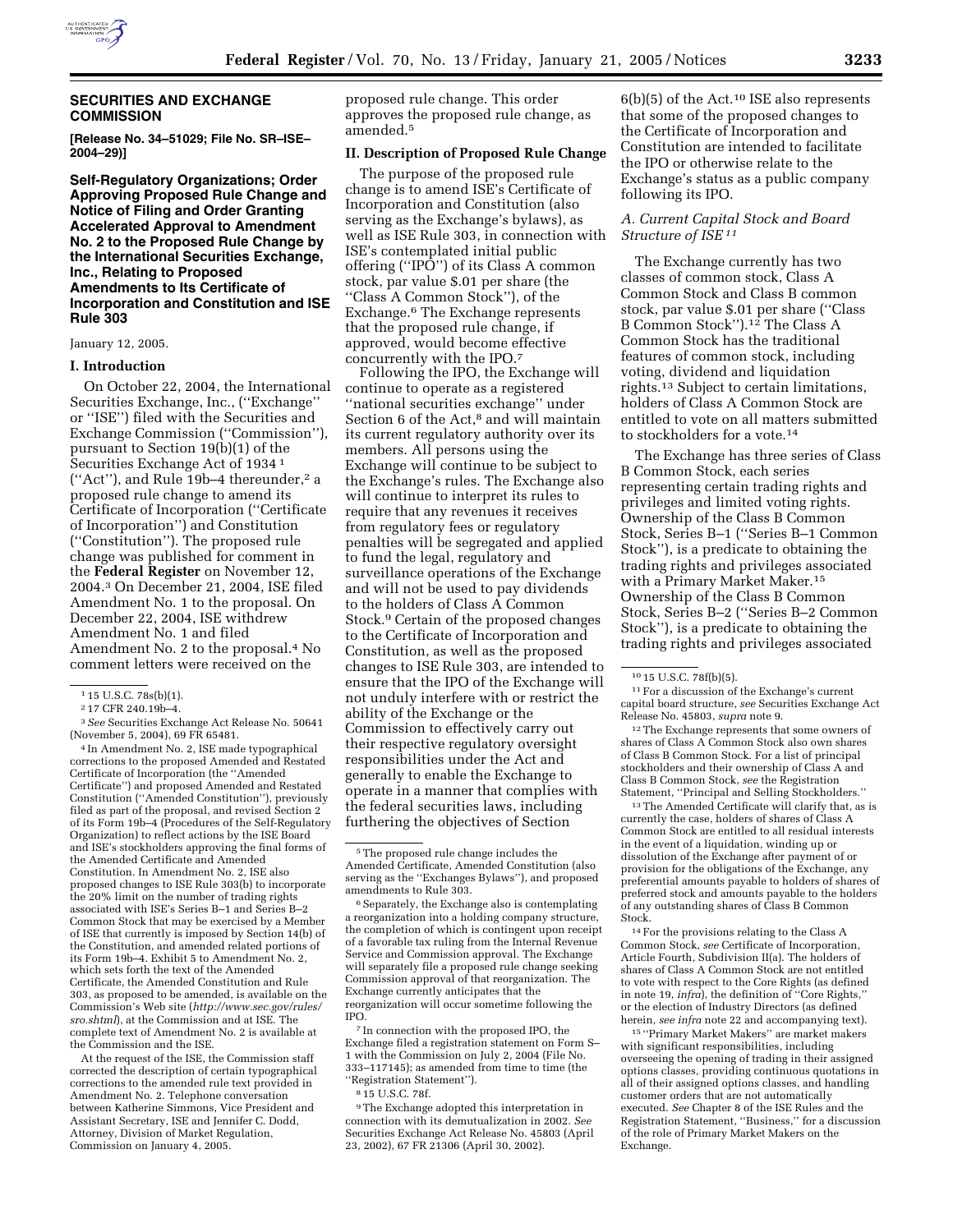with a Competitive Market Maker.16 Ownership of the Class B Common Stock, Series B–3 (the ''Series B–3 Common Stock''), is a predicate to obtaining the trading rights and privileges associated with an Electronic Access Member.17

The holders of the Class B Common Stock are not entitled to receive dividends; rather, the holders of such stock are only entitled to receive an amount equal to the par value of each share of Class B Common Stock (*i.e.*, \$.01) held upon the liquidation, dissolution or winding up of the Exchange.18 Also, such holders are entitled to vote on the election of directors representing the applicable series of Class B Common Stock, with each series of Class B Common Stock being entitled to elect two directors to the Board of Directors of ISE (the ''ISE Board'').

The owners of Series B–1 Common Stock and Series B–2 Common Stock also are entitled to vote on any change in, or amendment or modification to, the ''Core Rights'' 19 or the definition of Core Rights. In such a case, the Exchange must obtain the approval of the holders of a majority of both the of Series B–1 Common Stock and the Series B–2 Common Stock, each voting as a separate class with respect to such action.20

17 ''Electronic Access Members'' are brokerdealers that represent agency and proprietary orders on the Exchange, and cannot enter quotations or otherwise engage in market making activities on the Exchange. *See* Chapter 8 of the ISE Rules and the Registration Statement, ''Business,'' for a discussion of the role of Electronic Access Members on the Exchange.

18The Amended Certificate will clarify that, as is currently the case, such amount will be paid before any proceeds from the liquidation, dissolution or winding up of the Exchange are paid to the holders of Class A Common Stock.

19 ''Core Rights'' as defined in Article Fourth, Subdivision II(a)(i) of the Certificate of Incorporation means any ''increase in the number of authorized shares of the Series B–1 Stock or the Series B–2 Stock.''

20For the provisions relating to the Class B Common Stock, *see* Certificate of Incorporation, Article Fourth, Subdivision II(b). The Amended Certificate proposes to make certain technical amendments to clarify that, as is currently the case, neither the holders of Class A Common Stock nor the holders of Series B–3 Common Stock are entitled to vote on the Core Rights.

Additionally, the vote required with respect to the Core Rights would be increased from a majority of the votes cast by each of the holders of the Series B–1 Stock and Series B–2 Stock to a majority of the then outstanding shares of each of the Series B–1 Stock and Series B–2 Stock. *See* Amended

The ISE Board consists of 15 members, eight of whom are elected by the holders of the Class A Common stock (the ''Non-Industry Directors''),21 six of whom are elected by the holders of the Class B Common Stock (the ''Industry Directors'') 22 and the Chief Executive Officer of the Exchange. In accordance with the current Certificate of Incorporation and Constitution of the Exchange, each director, other than the Chief Executive Officer, holds office for a term of two years.23 The Chief Executive Officer holds office for a term of one year, or such earlier time as such person no longer serves as Chief Executive Officer. The directors, other than the Chief Executive Officer, are divided into two classes, designated as Class I and Class II directors.24 At each annual meeting of stockholders, the successors of the class of directors whose term expires at that meeting will be elected to hold office for a term

Certificate, Article Fourth, Subdivision II(a) and (b). As is now the case, any increase or decrease in the overall number of authorized shares of Class B Common Stock would require approval of the holders of a majority of the outstanding shares of Class A Common Stock, voting as a separate class, and the holders of a majority of the outstanding shares of Series B–1 Stock and Series B–2 Stock, voting together as a separate class; any decrease in the number of authorized shares of Series B–1 Stock or Series B–2 Stock would require approval of the holders of a majority of the outstanding shares of Class A Common Stock; and any increase or decrease in the number of authorized shares of Series B–3 Stock would require approval of the holders of a majority of the outstanding shares of Class A Common Stock. The Exchange also may issue preferred stock in the future, the terms of which would be determined by the ISE Board, subject to Commission approval. *See* Certificate of Incorporation, Article Fourth, Subdivision I.

<sup>21</sup> Nominees for election to the ISE Board to serve as Non-Industry Directors are currently made by the Exchange's Corporate Governance Committee, on which all of the Non-Industry Directors serve. Stockholders also may nominate Non-Industry Director candidates for election to the ISE Board by petition. *See* Section 3.10 of the Constitution.

22Nominees for election to the ISE Board to serve as Industry Directors are currently made by the Exchange's Nominating Committee, which is not a committee of the ISE Board, and is comprised of representatives of the holders of each series of Class B Common Stock. Stockholders also may nominate Industry Director candidates for election to the ISE Board by petition. *See* Section 3.10 of the Constitution.

23The Amended Certificate would clarify that the ISE Board is authorized to fill any vacancies on the ISE Board. *See* Amended Certificate, Article Fourth, Subdivision II(a)(i) and (b)(v)(A). The Amended Certificate also would provide that directors may only be removed for cause by the stockholders to the extent permitted under applicable law, and not by a vote of two-thirds of the directors as is currently the case. *See* Amended Certificate, Article Fifth, paragraph (b).

24For a list of the Exchange's current directors and their respective classes, *see* Registration Statement, ''Management.'' As currently and prospectively constructed, each class will be composed of half of the Non-Industry Directors and half of each of the Series B–1, Series B–2 and Series B–3 directors.

expiring at the annual meeting of stockholders held in the second year following the year of their election, and until their successors are elected and qualified. Directors, other than the Chief Executive Officer, may not hold office for more than three consecutive terms.25

In addition, the Exchange currently has an Audit Committee (which is proposed to be renamed as the Finance & Audit Committee), a Corporate Governance Committee and a Compensation Committee, all of which are governed by charters.26

## *B. Proposed Amendments to Certificate of Incorporation and Constitution*

The Exchange proposes to amend its current Certificate of Incorporation and Constitution to:

• Increase the number of authorized shares of Class A Common Stock from 5,000,000 to 150,000,000;

• Remove the term limits of the Non-Industry Directors;

• Adopt certain limitations on the ownership and voting of shares of Class A Common Stock and of Class B Common Stock;

• Require the Board to consider applicable requirements of the Act in managing the business and affairs of the Exchange;

• Clarify that the Exchange has a Corporate Governance Committee and Compensation Committee, and that these committees, as well as the Finance & Audit Committee of the Exchange, are governed by charters;

• Adopt certain anti-takeover provisions, including with respect to the nomination of Non-Industry Directors by the holders of Class A Common Stock; and

• Reduce the vote of the holders of Class A Common Stock required to amend certain provisions of the Amended Constitution from two-thirds of the outstanding shares of Class A Common Stock to a majority of such shares.27

25For the provisions relating to the ISE Board, see Certificate of Incorporation, Article Fifth and Constitution, Section 3.2.

26For a discussion of these committees and their responsibilities, *see* Registration Statement, ''Management.'' The Exchange represents that the ISE Board designated these committees pursuant to its authority under Section 5.1 of the Constitution, though the Corporate Governance and Compensation Committees are not specifically designated in the current Constitution itself.

<sup>27</sup>The Exchange also would correct certain typographical and grammatical errors, eliminate outdated or irrelevant references and make certain non-material changes to the Certificate of Incorporation and Constitution. Such changes include, among others, the flexibility to provide notice of ISE Board meetings by several alternate means (*see* Section 3.6 of the Amended Constitution); the empowerment of the ISE Board

<sup>16</sup> ''Competitive Market Makers'' are market makers that add depth and liquidity to the market and are required to provide continuous quotations in at least 60% of the options classes in their assigned group. *See* Chapter 8 of the ISE Rules and the Registration Statement, ''Business,'' for a discussion of the role of Competitive Market Makers on the Exchange.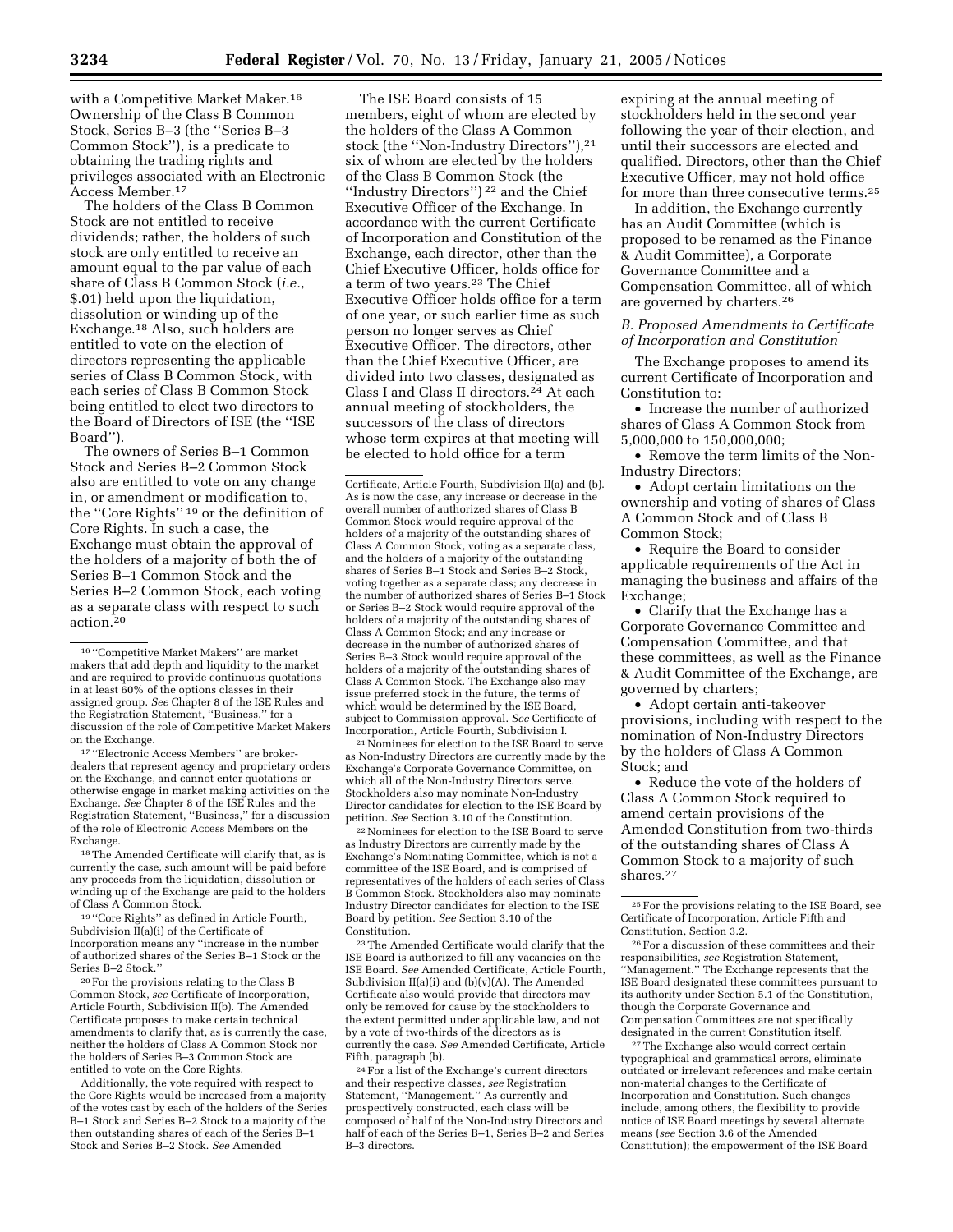The Exchange also proposes to amend ISE Rule 303 to provide for certain member trading concentration limits with respect to shares of Class B Common Stock currently provided for in the Constitution, as discussed below.

1. Increase in Number of Authorized Shares of Class A Common Stock of ISE

The Exchange proposes to increase the number of authorized shares of ISE's Class A Common Stock in the Amended Certificate from 5,000,000 to 150,000,000.28 The Exchange represents that this increase will provide the ISE Board with the flexibility to declare a stock dividend that, in the opinion of the underwriters of its IPO, will be sufficient to result in an appropriate market price per share of the Class A Common Stock. The Exchange also represents that the increase in the number of authorized shares of Class A Common Stock will provide shares: (1) To be offered in ISE's IPO, as well as additional shares that can be used by the Exchange for future acquisitions that may be approved by the Board (and by Class A stockholders to the extent required by the rules of the marketplace for the shares of Class A Common Stock); and (2) to be used by ISE for stock options, stock purchase and other equity compensation plans that are approved by the ISE Board (and by Class A stockholders to the extent required by the rules of the marketplace for the shares of Class A Common Stock).

2. Change in the Term Limits of the ISE Board

The Exchange represents that in order to maintain continuity with respect to its Non-Industry Directors during the transition of the Exchange to a public company, the Exchange proposes that the three-term limit (a total of six years of service) currently in the Certificate of Incorporation and Constitution with respect to all directors, other than the Chief Executive Officer, would apply only to Industry Directors.29 The Exchange also represents that currently, all of ISE's Non-Industry Directors face term limits that would result in a total turn-over of such directors over a twoyear period. The Exchange believes that removing term limits for Non-Industry Directors will allow the ISE Board to

continue to function with experienced Non-Industry Directors, thereby facilitating a smooth transition to a public company structure. Once it becomes a public company, the Exchange represents that it will address term limits for Non-Industry Directors through amendments to its Corporate Governance Principles.30

3. Ownership and Voting Limitations With Respect to the Exchange's Capital Stock 31

a. *Ownership Limitations.* Under the proposed Amended Certificate, no "Person" <sup>32</sup> either alone or together with its ''Related Persons'' 33 would be permitted to own, directly or indirectly, of record or beneficially,  $34$  shares of

 $\rm{^{31}Currently},$  with the exception of certain exemptions for Founders (as defined in the Constitution), no holder of Class A Common Stock, together with any affiliate (as defined in the Constitution), shall vote or give any proxy in relation to a vote with respect to any shares owned in excess of 20 percent of the Class A Common Stock, and no holder of Class B Common Stock, together with any affiliate (as defined in the Constitution) may own more than 20 percent of Series B–1 Stock or Series B–2 Stock. In addition, no Member (as defined in the Constitution), together with any affiliate (as defined in the Constitution), may be approved to exercise trading rights associated with more than 20 percent of Series B–1 Stock or Series B–2 Stock (the ''member trading concentration limit''). Certificate of Incorporation, Article Fourth, Subdivision II(a)(iv) and Constitution, Article XIV. *See also* Securities Exchange Act Release No. 45803, *supra* note 9. As discussed herein, the Exchange proposes to amend ISE Rule 303 to provide for the member concentration limit that is currently provided for in the Constitution.

 $^{\rm 32\, \prime \prime}$  Person'' as defined in Article Fourth, Subdivision III of the Amended Certificate means any ''individual, partnership (general or limited), joint stock company, corporation, limited liability company, trust or unincorporated organization or any governmental entity or agency or political subdivision thereof.''

33 ''Related Person'' as defined in Article Fourth, Subdivision III of the Amended Certificate means ''(1) with respect to any Person, all 'affiliates' and 'associates' of such Person (as such terms are defined in Rule 12b–2 under the Act); (2) with respect to any Person constituting a Member, any broker or dealer with which such Member is associated; and (3) any two or more Persons that have any agreement, arrangement or understanding (whether or not in writing) to act together for the purpose of acquiring, voting, holding or disposing of shares of the capital stock of the [Exchange].''

34Beneficial ownership (and derivative or similar words) as defined in Article Fourth, Subdivision III of the Amended Certificate, would have the meaning set forth in Regulation 13D–G under the

capital stock (whether common or preferred stock) of the Exchange (1) constituting more than 40 percent of the then outstanding shares of any class or series of capital stock (the ''40 percent ownership limitation''); or (2) constituting more than 20 percent of the then outstanding shares of any class or series of capital stock if such holder also is a member of the Exchange (that is, a Primary Market Maker, Competitive Market Maker or Electronic Access Member) (the ''20 percent member ownership limitation'').35

Furthermore, pursuant to the Amended Certificate, any Person, alone or together with its Related Persons, who owns more than five percent of the then outstanding shares of any class or series of the Exchange's capital stock will be required to provide certain information to the Board and will have an ongoing obligation to update such information.36 The Exchange believes these provisions will enable it to obtain information necessary to determine whether there has been a violation of the voting or ownership limitations described herein.

The Exchange represents that it would apply standard corrective procedures used by public companies with similar

35*See* Amended Certificate, Article Fourth, Subdivisions III(a)(i) and (a)(ii).

36Article Fourth, Subdivision III(a)(iii) of the Amended Certificate requires that any Person, either alone or together with its Related Persons, that at any time owns 5 percent or more of the then outstanding shares of any class or series of capital stock of ISE, that has the right by its terms to vote in the election of members of the ISE Board, must, immediately upon so owning 5 percent or more, give the ISE Board written notice of such ownership stating: (1) Such Person's full legal name; (2) such Person's title or status and the date on which such title or status was acquired; (3) such Person's approximate ownership interest in the Exchange; and (4) whether such Person has the power, directly or indirectly, to direct the management or policies of the Exchange, whether through ownership of securities, by contract or otherwise. Each such Person must notify the ISE Board of any changes in ownership except when such change is an increase or decrease of less than 1 percent in the ownership percentage so reported (such increase or decrease to be measured cumulatively from the amount shown on the last such report) unless any increase or decrease of less than 1 percent results in such Person so owning more or less than 20 percent or more than 40 percent of the shares of any class or series of capital stock then outstanding (at a time when such Person so owned less than such percentages), as the case may be. The Exchange represents that it also will consider, among other things, any filings made with the Commission under Section 13(d) and Section 13(g) of the Act by such Person and its Related Persons and will aggregate all shares owned or voted by such Person and its Related Persons deemed to be beneficially owned by them. For information on ISE's current principal stockholders, *see* also the Registration Statement, ''Principal and Selling Stockholders.''

<sup>(</sup>instead of the Chief Executive Officer) to appoint and remove officers (*see* Sections 4.2 and 4.3 of the Amended Constitution); the consolidation of the positions of Chief Executive Officer and President (*see* Section 4.1 of the Amended Constitution); and the prohibition on ownership of shares of Class B Common Stock by officers of the Exchange (*see* Section 4.5 of the Amended Constitution).

<sup>28</sup>*See* Amended Certificate, Article Fourth.

<sup>29</sup>*See* Amended Certificate, Article Fifth, and Amended Constitution, Section 3.2.

<sup>30</sup>Because the ISE Board believes it is important that following the Exchange's IPO there be a smooth transition from the Non-Industry Directors serving at the time of the IPO to their successors, the ISE Board has adopted Corporate Governance Principles providing that it may be appropriate for up to four of the eight original Non-Industry Directors to serve one additional term. This would result in a transition to new Non-Industry Directors over a four-year period, rather than a two-year period. The ISE Corporate Governance Committee will determine whether, and how, to provide for this phased transition.

Act. The Exchange believes that use of this existing Commission definition will aid it in verifying the ownership of its capital stock by monitoring filings on Schedules 13D and 13G by its stockholders.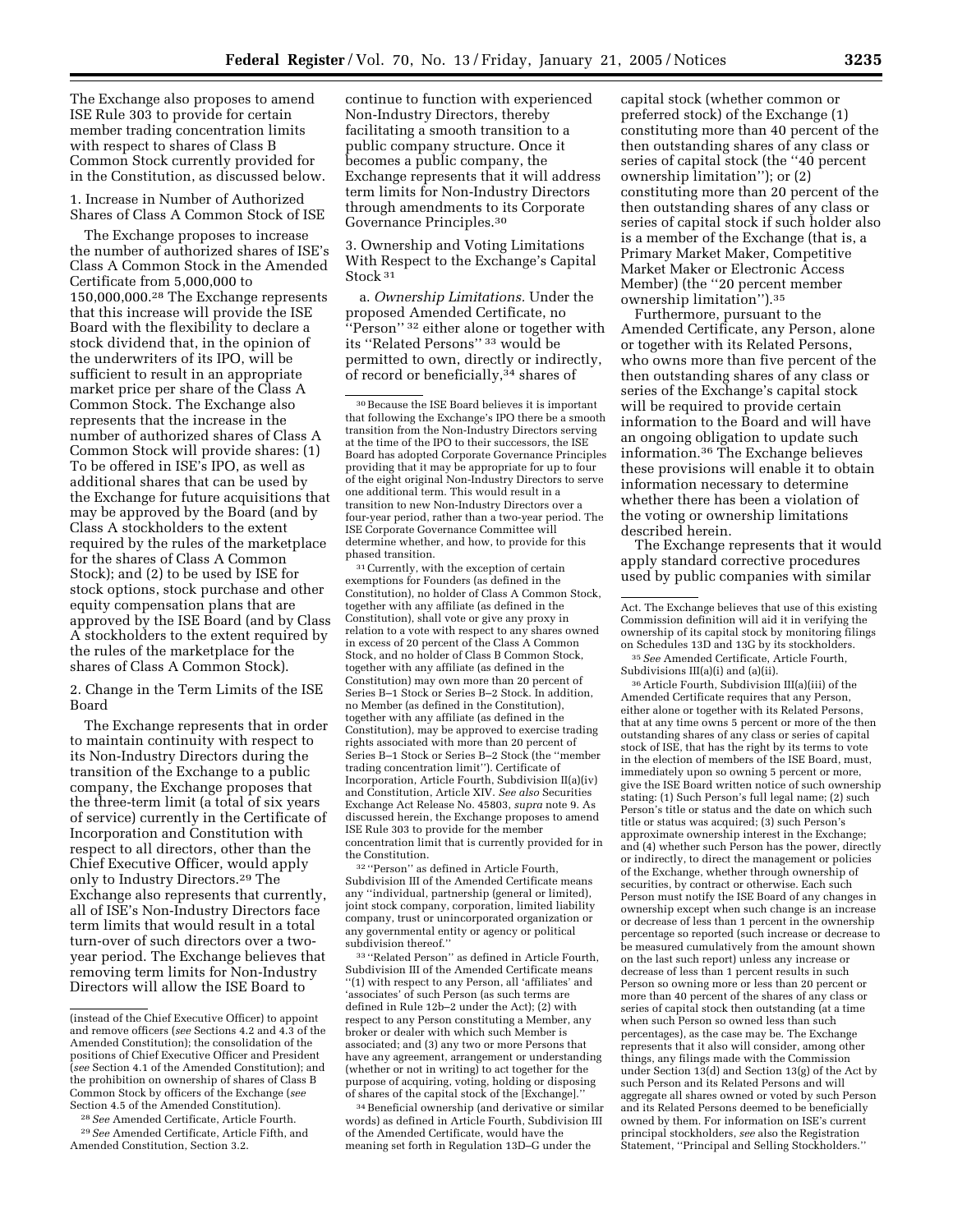ownership limits if any Person, alone or together with its Related Persons, purports to sell, transfer, assign or pledge any shares of capital stock in the Exchange in violation of the ownership limits. Specifically, pursuant to the Amended Certificate, any such sale, transfer, assignment or pledge would be void, and that number of shares in excess of the ownership limitation would be deemed to have been transferred to the Exchange, as special trustee of a charitable trust, for the exclusive benefit of a charitable beneficiary to be determined by the Exchange.37 These corrective procedures also would apply if there is any other event causing any holder of capital stock to exceed the ownership limits, such as a repurchase of shares by the Exchange.38 The automatic transfer would be deemed to be effective as of the close of business on the business day prior to the date of the violative transfer or other event.

The special trustee of the trust would be required to sell the excess shares to a person whose ownership of shares is not expected to violate the ownership limitations, subject to the right of the Exchange to repurchase those shares.39 The net proceeds of the sale would be distributed first to the original prohibited transferee or holder, who would receive the lesser of (1) the price per share received by the Exchange from the transfer of the excess shares, (2) the price per share the prohibited transferee or holder paid for the shares in the violative transfer, or (3) if the prohibited transferee or holder did not give value for such excess shares, a price per share equal to the market price for the excess shares on the date of the purported transfer or other event that resulted in the excess shares, except that in the case of a prohibited holder holding excess shares solely as the result of an action or event by the Exchange (such as an action resulting in a reduction in the number of outstanding shares), such prohibited holder would receive the greater of (1) or (3) above for the excess shares. After such distribution, any proceeds in excess of the amount payable to the prohibited transferee or holder would be payable to the charitable beneficiary. Prior to the sale, the special trustee would be entitled to

In addition, excess shares (including any shares deemed to be excess shares by reason of a reduction in outstanding shares caused by a purchase of excess shares by the Exchange) would be deemed to have been offered for sale to the Exchange.41 The Exchange shall have the right to accept such offer until the special trustee has sold the shares held in the charitable trust.42 If the Exchange accepts such offer, it would determine the additional number of shares (if any) that become excess shares by reason of the reduction in outstanding shares caused by the Exchange's purchase of excess shares (whether any Person, either alone or together with its Related Persons, holds such excess shares in connection with a purported transfer or is deemed to hold such excess shares as a result of the Exchange's purchase of excess shares) and take all action reasonably necessary to ensure that such additional excess shares are added to the initial number of excess shares subject to the Exchange's corrective procedures.43

41The excess shares would be deemed to be offered to the Exchange at a price per share equal to the lesser of (1) the price per share the purported transferee or holder paid for the shares in the purported transfer or other event that resulted in excess shares (or in the case of an event not involving any payment, the market price at the time of the transfer or other event) and (2) the market price of the shares on the date the Exchange accepts such offer. The Exchange may accept the offer in whole or in part.

42*See* Article Fourth, Subdivision III(c)(vi) of the Amended Certificate.

43The Exchange believes that this mechanism will prevent repeated violations (*i.e.*, an endless loop) of the ownership provisions in connection with repurchases by the Exchange (both generally and with respect to excess shares). In practice, the Exchange represents that it would structure repurchases, if any, in a manner designed not to trigger any new violations of the ownership restrictions set forth in Article Fourth, Subdivision III, or if triggered, to include such new violations in its repurchase. For example, if there were 100 shares of Class A Common Stock outstanding and two members of the Exchange (Member A and Member B) each currently owned 20% of the outstanding shares of Class A Common Stock, and Member A purchased 5 shares of Class A Common Stock (increasing his ownership to 25%), the Exchange could either (a) repurchase the 5 shares from Member A and permit the special trustee to sell one share from Member A and one share from Member B to third parties or (b) repurchase 9 shares of Class A Common Stock from Member A and 3 shares of Class A Common Stock from Member B,

As applied to the current outstanding capital stock of the Exchange, the 40 percent ownership limitation would apply to any holder of Class A Common Stock, other than an Exchange member. The 20 percent member ownership limitation would apply to any member, and would limit to that amount such holder's ownership of each of the Class A Common Stock and each Series of Class B Common Stock. The Exchange represents that currently no Person, either alone or together with its Related Persons, owns more than 40 percent of the outstanding shares of Class A Common Stock, and no member, either alone or together with its Related Persons, owns more than 20 percent of the outstanding shares of Class A Common Stock or any series of Class B Common Stock.44

b. *Voting Limitations.* The proposed rule change would prohibit any Person, either alone or together with its Related Persons, from voting, or causing the voting of, shares of capital stock of the Exchange (or giving a consent or proxy with respect to shares) representing more than 20 percent of the voting power of any class or series of capital stock (the ''20 percent voting limitation'').45 In the event that a stockholder purports to vote, grant any proxy or enter into any other agreement for the voting of shares that would violate the 20 percent voting limitation, such vote, proxy or agreement would not be honored by the Exchange to the extent that the 20 percent voting limitation provision would be violated. The 20 percent voting limitation would not apply to any solicitation of any revocable proxy from any stockholder of the Exchange by the Exchange or by any

45The 20 percent voting limitation also would prohibit any Person, either alone or together with its Related Persons, from entering into any agreement, plan or other arrangement with another Person that would result in the shares of any class or series of capital stock that are subject to such agreement, plan or arrangement not being voted on any matter or matters where the effect of such agreement, plan or other arrangement would be to enable any Person to vote, possess the right to vote or cause the voting of shares of any class or series of capital stock that would, as a result thereof, represent more than 20 percent of any class or series of capital stock available to be voted.

The Amended Certificate and the Amended Constitution clarify that only those shares entitled to vote would be counted for purposes of determining a quorum or a minimum vote required for the transaction of any business at any stockholders' meeting, including, without limitation, when specified business is to be voted on by a class or a series voting as a class. See Article Fourth, Subdivision III(b)(iii) of the Amended Certificate and Section 2.4 of the Amended Constitution. *See also* Amendment No. 2, *supra* note 4.

<sup>37</sup>*See* Article Fourth, Subdivision III(c) of the Amended Certificate. The Exchange may also determine to appoint as special trustee an entity unaffiliated with the Exchange and any Person or its Related Persons owning excess shares. *See* Article Fourth, Subdivision III(c)(ii) of the Amended Certificate.

<sup>38</sup>Any holders owning excess shares as a result of any event other than a sale, transfer, assignment or pledge would cease to have rights in such shares. 39*See infra* note 41 and accompanying text.

receive, in trust for the beneficiary, all dividends and other distributions paid by the Exchange with respect to the excess shares, and also would be entitled to exercise all voting rights with respect to the excess shares.<sup>40</sup>

<sup>40</sup>Any excess shares held by the special trustee would be entitled to be voted by the special trustee and would be deemed outstanding for purposes of determining a quorum or minimum vote required for the transaction of any business at any stockholders' meeting. *See* Article Fourth, Subdivision III(c)(v) of the Amended Certificate.

all of which would be deemed excess shares pursuant to the mechanism described above.

<sup>44</sup>*See* Amendment No. 2, *supra* note 4.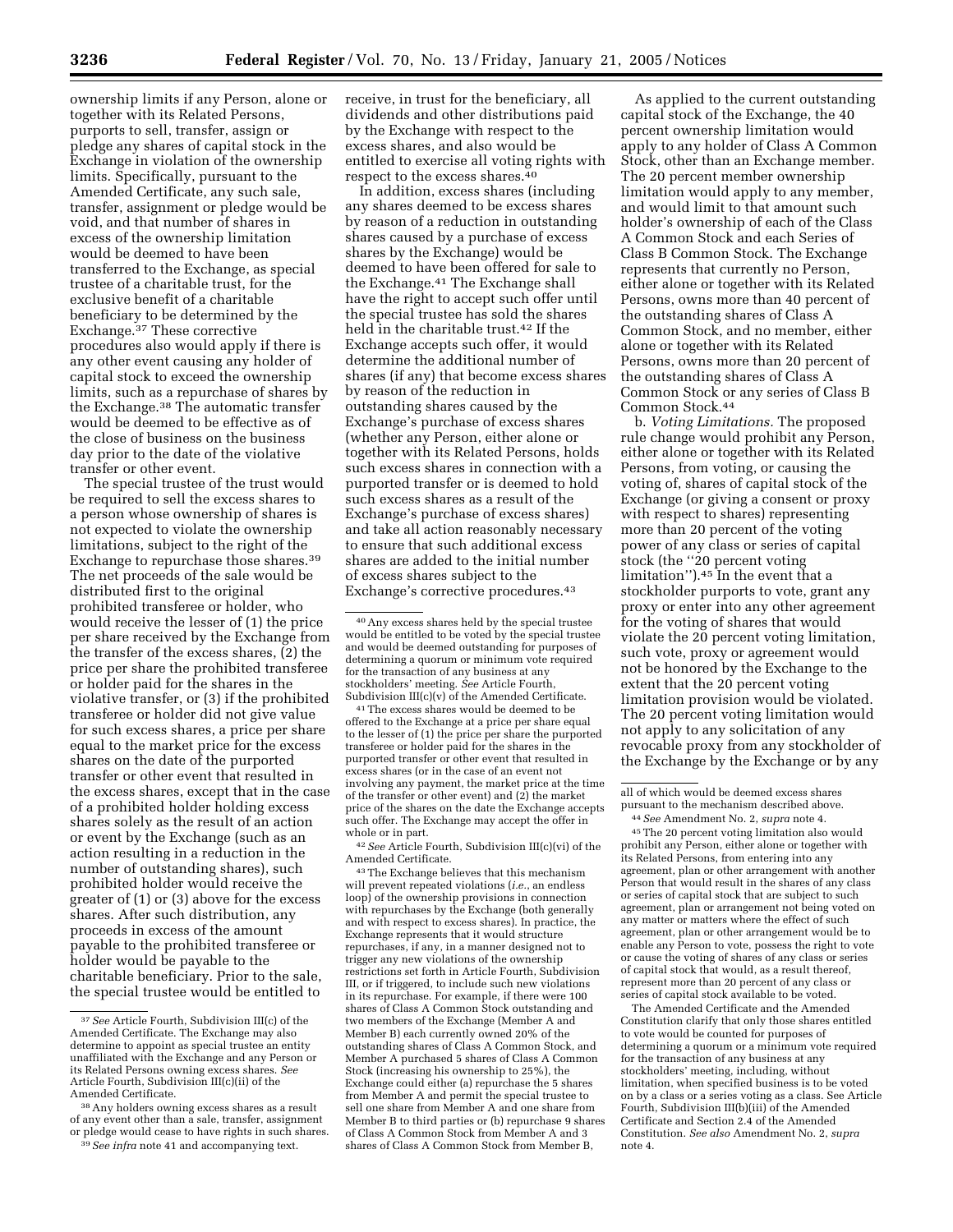stockholder of the Exchange pursuant to Regulation 14A under the Act.46

c. *Board Notice Regarding Certain Limitations.* The proposed rule change would impose certain requirements on Persons to give notice of events regarding ownership that would exceed the proposed ownership or voting threshold. Specifically, any Person intending to exceed these ownership or voting limitations must provide the ISE Board with written notice of the fact at least 45 days (or such shorter period to which the Board expressly consents) prior to either the proposed acquisition of shares or the proposed exercise of voting rights, as the case may be.47

d. *Board Waiver of Certain Limitations.* The ISE Board may adopt a resolution specifying that it has determined that the 40 percent ownership limitation or the 20 percent voting limitation or both should be waived if it finds that such waiver (1) will not impair the ability of the Exchange to carry out its functions and responsibilities as an ''exchange'' under the Act; (2) is otherwise in the best interests of the Exchange and its stockholders; (3) will not impair the ability of the Commission to enforce the Act; and (4) will apply to a Person and its Related Persons who are not subject to any applicable ''statutory disqualification'' (within the meaning of Section 3(a)(39) of the Act). In the event of such a finding, the waiver would take the form of an amendment to the Constitution, which would not be effective until approved by the Commission. The Board may not waive the 20 percent member ownership limitation.48

e. *Elimination of Founders Exemption.* The Amended Certificate also eliminates the ''founders exemption'' that permitted the original founders of the Exchange to own shares of Class A Common Stock and Class B Common Stock in excess of the stated limits for a certain period of time.49 The Exchange represents that because all of the founders have fallen below the ownership thresholds in place, the exemption is no longer necessary.

# 4. Exchange Act Obligations

The proposed rule change would provide that the ISE Board shall, in managing the affairs and business of the Exchange, consider requirements applicable to its registration and operation as a national securities exchange under the Act, including without limitation, the requirements that (a) the rules of the Exchange be designed to protect investors and the public interest, and (b) the Exchange be so organized and have the capacity to carry out the purposes of the Act and (subject to such exceptions as are set forth in the Act or the rules and regulations thereunder) to enforce compliance by its members and persons associated with its members with the provisions of the Act, the rules and regulations thereunder, and the rules of the Exchange. These provisions in the Amended Certificate shall not be construed to create the basis for any cause of action against any director, and no director shall be liable, by virtue of these provisions, for such director's consideration or failure to consider the matters referred to therein.50

#### 5. Board Committees

The proposed rule change would include provisions relating to specific Board committees in connection with the contemplated listing of the Exchange on a national securities exchange or national securities association following its IPO. In particular, the Exchange proposes to add the Corporate Governance Committee and the Compensation Committee to its list of specifically designated ISE Board committees in the Amended Constitution, and require that each of the Finance & Audit, Corporate Governance and Compensation Committees be governed by charters.51

### 6. Certain Anti-Takeover Provisions

The Exchange proposes that the Amended Certificate and the Amended Constitution include certain antitakeover provisions for protection against certain types of coercive corporate takeover practices and inadequate takeover bids. The proposed provisions relate to special meetings of stockholders and the required stockholder vote with respect to certain actions. In view of the limitations on ownership and voting described above,

the provisions proposed do not include a ''poison pill'' arrangement. The Exchange represents that the ISE Board does, however, maintain the authority under its current organizational documents to adopt such an arrangement with Commission approval.

a. *Elimination of a Stockholder's Right to Call a Special Meeting.* The Exchange proposes to deny the Exchange's stockholders the right to call a special meeting of stockholders, and provide that only the Chairman of the Board or a majority of the Board may call a special meeting of the stockholders.52

b. *Advance Notice Requirement for Stockholder Proposals.* The Amended Constitution establishes advance notice procedures with regard to stockholder proposals relating to the nomination of candidates for election as Non-Industry Directors or new business to be brought before meetings of stockholders. The Exchange's advance notice requirement would not apply to nominations of Industry Director nominees for election to the Board by the Exchange's Nominating Committee (which is not a committee of the Board) or stockholders pursuant to Sections 3.10(a) and 5.3(c) of the Constitution.

Following the IPO, pursuant to the Exchange's Corporate Governance Committee charter and Section 3.10(b) of the Constitution, the Corporate Governance Committee would nominate for election to the Board a slate of Non-Industry Directors pursuant to Section 2.7(a) and (b).53 These procedures also provide that notice of stockholder nominations for election of Non-Industry Directors and stockholder proposals must be given in writing to the Secretary of the Exchange prior to the meeting at which the action is to be taken.54 Generally, such notice would have to be received at the principal executive offices of the Exchange not fewer than 60 days nor more than 90 days prior to the meeting. Any such notice must comply with certain additional informational and descriptive requirements set out in the Amended

54With the institution of Section 2.7 of the Amended Constitution, Non-Industry Director nominations by Class A stockholders will likely be required to be made in advance of the selection or announcement of a slate of Non-Industry Director candidates by the Corporate Governance Committee. Currently, Non-Industry Director nominations by Class A stockholders must be made in advance of the stockholders' meeting, but generally after the Corporate Governance Committee announces its slate.

<sup>46</sup>*See* Amended Certificate, Article Fourth, Subdivision III(b).

<sup>47</sup>*See* Amended Certificate, Article Fourth, Subdivisions III(a)(i)(E) and (b)(i).

<sup>48</sup>*See* Amended Certificate, Article Fourth, Subdivisions III(a)(i)(B) and (b)(i).

<sup>49</sup>The founders exemption, which applied to persons or entities that purchased LLC memberships directly from the Exchange on or prior to August 1, 1998 and extended to May 26, 2010, was approved by the Commission in connection with the Exchange's demutualization in 2002. *See supra* note 9.

<sup>50</sup>*See* Amended Certificate, Article Twelfth.

<sup>51</sup>*See* Amended Constitution, Sections 5.4, 5.5 and 5.6. The Exchange represents that it currently has a Corporate Governance and Compensation Committee, designated by the ISE Board pursuant to its authority under Section 5.1 of the Constitution; the Amended Constitution will specifically provide for these committees.

<sup>52</sup>*See* Amended Certificate, Article Eighth and Amended Constitution, Section 2.2.

<sup>53</sup>Class A stockholders also would be able to nominate Non-Industry Directors pursuant to Sections 2.7 and 3.10(b) of the Constitution.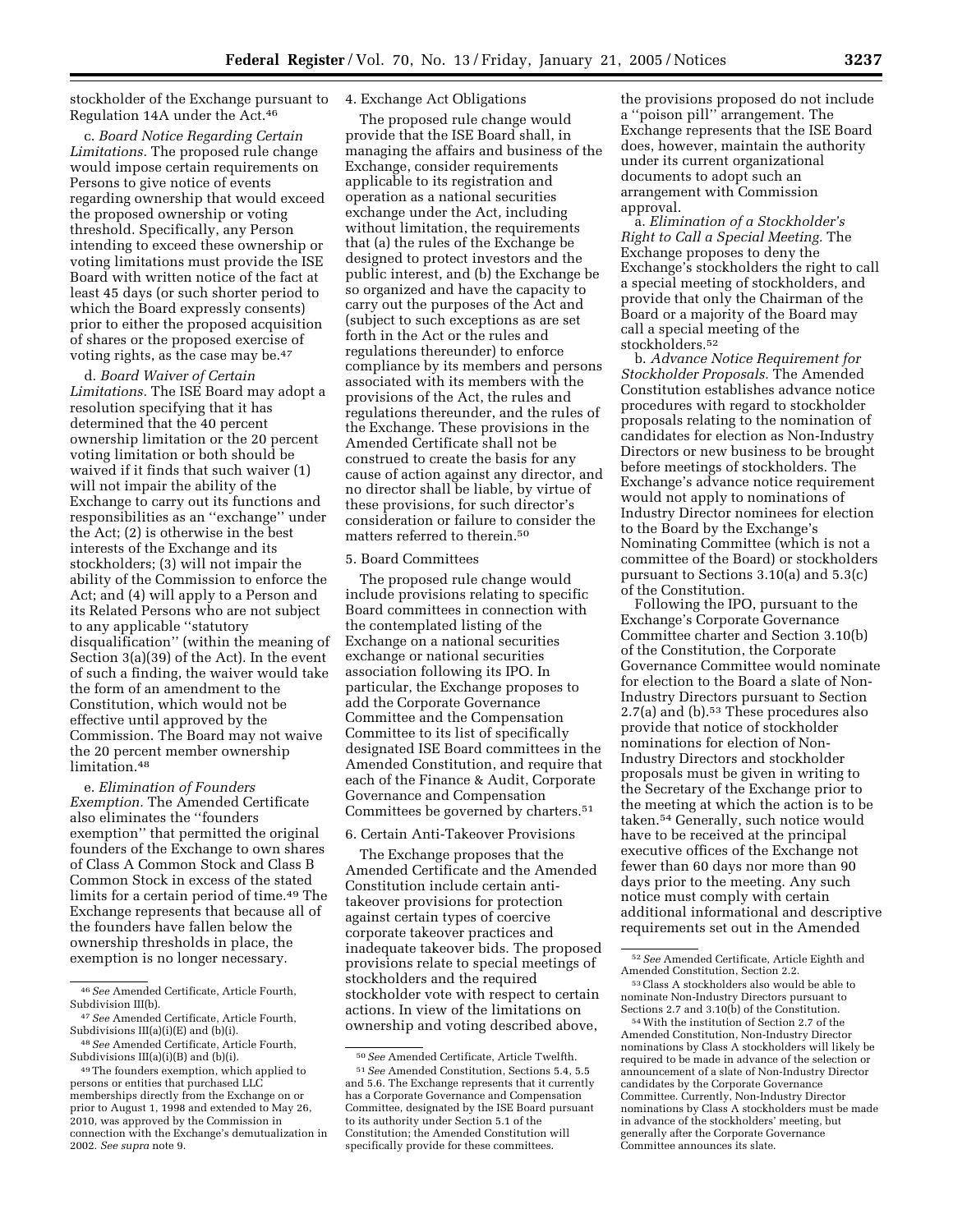Constitution.55 Additionally, stockholders shall comply with all applicable requirements of the Act and the rules and regulations thereunder with respect to any proposals submitted pursuant to the advance notice procedures.56

The requirement in Section 2.7(c) of the Amended Constitution, which states that only persons who are nominated in accordance with the procedures set forth in Section 2.7 shall be eligible to serve as directors, will not apply to nominations of Industry Director nominees for election to the Board. Such Industry Directors are, instead, nominated by the Exchange's Nominating Committee (which is not a committee of the Board) or stockholders pursuant to Sections 3.10(a) and 5.3(c) of the Constitution.

c. *Increase in Required Vote for Certain Stockholder Actions.* In addition to other currently required items,57 the Amended Certificate would require a two-thirds vote of stockholders to amend, repeal or adopt any provisions inconsistent with (1) the limitations on ownership and voting of capital stock contained in the Amended Certificate, as described above in Section II.B.3, (2) the provision in the Amended Certificate providing the Board with the authority to create and issue rights

56*See* Amended Constitution, Section 2.7. Previously, Section 2.7 of the Constitution addressed stockholder record dates; that matter will now be addressed in Section 7.4 of the Amended Constitution.

under a rights plan, and (3) the advance notice provision contained in the proposed Amended Constitution as described above in Section II.B.6.b.58

7. Reduction in Votes Required To Approve Amendments to the Amended Constitution

The Exchange proposes that the current vote required to approve amendments to the Constitution be reduced from two-thirds of the voting power of each class of capital stock of ISE entitled to vote on such amendment to a majority vote of the voting power of each class or series of stock entitled to vote, voting together as a single class, in order to amend certain provisions of the Amended Constitution that are not subject to a required two-thirds vote under the Amended Certificate.59 Such amendments to the current Constitution may be accomplished by a two-thirds vote of the stockholders or by action of the Board. The two-thirds vote requirement for an amendment to the current Constitution was deemed appropriate for a private securities exchange owned primarily by its members, in order to assure substantial agreement as to changes in significant aspects of corporate governance. However, the Exchange believes that the continuation of such a high vote requirement, in the context of a publicly traded company with a widely diverse stockholder base and the likelihood of lower voting participation, makes it unduly difficult to effect any necessary changes by stockholder vote to these corporate governance provisions in the future.

8. Confidential Information and Books and Records

Pursuant to the Amended Certificate, all confidential information pertaining to the self-regulatory function of the Exchange (including but not limited to disciplinary matters, trading data, trading practices and audit information) contained in the books and records of the Exchange shall: (1) Not be made available to any Persons other than to those officers, directors, employees and agents of the Exchange that have a reasonable need to know the contents thereof and to the Commission; and (2) be retained in confidence by the Exchange and the officers, directors, employees and agents of the Exchange; and (3) not be used for any commercial purposes.60 In addition, the ISE's books

and records shall be maintained within the United States.<sup>61</sup>

# *C. Amendment to ISE Rule 303*

The Exchange proposes to amend ISE Rule 303(b) to include the member trading concentration limit currently included in the Constitution. Currently, pursuant to Section 14.1(b) of the Constitution, no Member (as defined in the Constitution), together with any affiliate (as defined in the Constitution), may be approved to exercise trading rights associated with more than 20 percent of Series B–1 Stock or Series B– 2 Stock (the ''member trading concentration limit''). Section 14.1(b) also permits the Exchange to establish further limitations relating to its approval of a Member's ability to effect transaction on or through the facilities of ISE. Article XIV of the Constitution, including Section 14.1(b), is being deleted from the Amended Constitution. Rule 303 currently provides for a stricter member trading concentration limit than 20% but permits the ISE Board to waive such member trading concentration limit for good cause shown.62 The Exchange proposes to amend Rule 303(b) to include the member trading concentration limit currently provided for in Section 14.1(b) and to state that the Board shall not waive the Exchange's member trading concentration limit if such a waiver would result in the applicant or approved Member (as defined in the Constitution) (together with any of its affiliates) being approved to exercise the trading privileges associated with more than 20% of the outstanding Primary Market Maker memberships (which memberships are associated with the shares of Series B–1 Stock as set forth in Article XIII of the Amended Certificate) or more than 20% of the outstanding Competitive Market Maker memberships (which memberships are associated with the shares of Series B– 2 Stock as set forth in Article XIII of the Amended Constitution). Rule 303(b), as amended, will not permit the Exchange to establish further limitations, as the current Constitution does. ISE represents that the amendment to Rule 303(b) will enable the Exchange and the Commission to protect the integrity of the Exchange's and the Commission's regulatory oversight responsibilities in much the same way as the proposed ownership and voting limitations discussed above will.<sup>63</sup>

<sup>55</sup> In particular, the notice must set forth (1) as to each person whom the stockholder proposes to nominate for election or reelection as a director all information relating to such person that is required to be disclosed in solicitations of proxies for election of directors, or is otherwise required, in each case pursuant to Regulation 14A under the Act, including such person's written consent to being named in the proxy statement as a nominee and to serving as a director if elected and a statement that such nominee complies with the requirements set forth in the Amended Certificate; (2) as to any other business that the stockholder proposes to bring before the meeting, a brief description of the business desired to be brought before the meeting, the reasons for conducting such business at the meeting and any material interest in such business of such stockholder and the beneficial owner, if any, on whose behalf the proposal is made; and (3) as to the stockholder giving the notice and the beneficial owner, if any, on whose behalf the nomination or proposal is made (i) the name and address of such stockholder, as they appear on the Corporation's books, and of such beneficial owner and (ii) the class and number of shares of the Corporation which are owned beneficially and of record by such stockholder and such beneficial owner. *See* Amended Constitution, Section 2.7.

<sup>57</sup>Pursuant to the Certificate of Incorporation, Article Seventh (b), the affirmative vote of the holders of at least two-thirds of the voting power of the then outstanding shares of Class A Common Stock shall be required to amend, repeal or adopt Article Seventh of the Certificate of Incorporation or Sections 2.2, 2.4, 2.5, 2.9, 3.2, 3.3, 3.5 or Article XI of the Constitution.

<sup>58</sup>*See* Amended Certificate, Article Seventh. 59*See* Amended Certificate, Article Seventh and Amended Constitution, Section 11.1.

<sup>60</sup>*See* Amended Certificate, Article Thirteenth.

<sup>61</sup>*See* Amended Constitution, Section 1.3.

<sup>62</sup>*See infra* Section IV.D for further discussion of the current requirements of ISE Rule 303.

<sup>63</sup>*See* Amendment No. 2, *supra* note 4.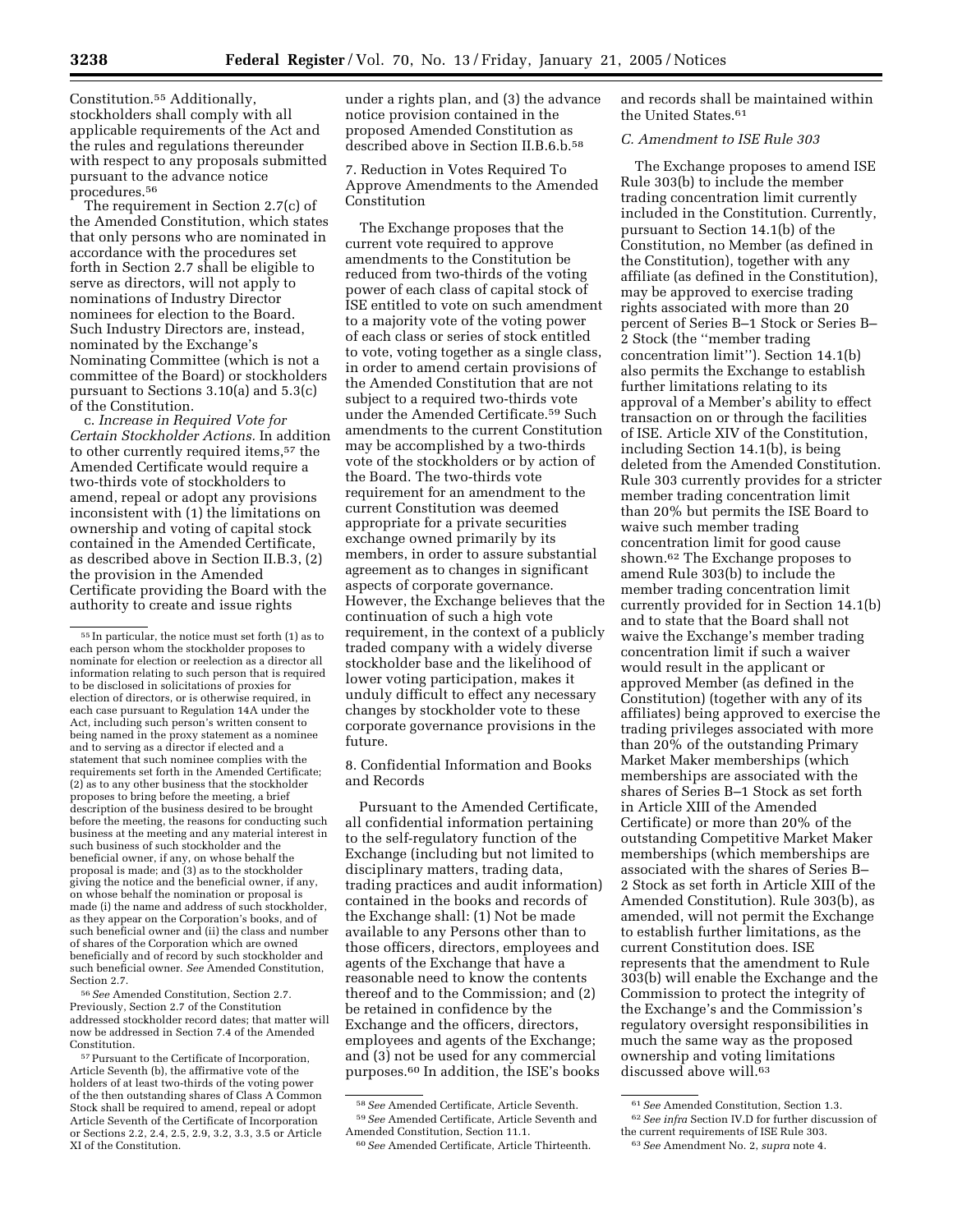### **III. Solicitation of Comments**

Interested persons are invited to submit written data, views, and arguments concerning Amendment No. 2, including whether this submission is consistent with the Act. Comments may be submitted by any of the following methods:

# *Electronic Comments*

• Use the Commission's Internet comment form (*http://www.sec.gov/ rules/sro.shtml*); or send an e-mail to *rule-comments@sec.gov*. Please include File Number SR–ISE–2004–29 on the subject line.

#### *Paper Comments*

• Send paper comments in triplicate to Jonathan G. Katz, Secretary, Securities and Exchange Commission, 450 Fifth Street, NW., Washington, DC 20549–0609.

All submissions should refer to File Number SR–ISE–2004–29. This file number should be included on the subject line if e-mail is used. To help the Commission process and review your comments more efficiently, please use only one method. The Commission will post all comments on the Commission's Internet Web site (*http://www.sec.gov/ rules/sro.shtml*). Copies of the submission, all subsequent amendments, all written statements with respect to the proposed rule change that are filed with the Commission, and all written communications relating to the proposed rule change between the Commission and any person, other than those that may be withheld from the public in accordance with the provisions of 5 U.S.C. 552, will be available for inspection and copying in the Commission's Public Reference Section, 450 Fifth Street, NW., Washington, DC 20549. Copies of such filing also will be available for inspection and copying at the principal office of the ISE. All comments received will be posted without change; the Commission does not edit personal identifying information from submissions. You should submit only information that you wish to make available publicly. All submissions should refer to Amendment No. 2 of File Number SR–ISE–2004–29 and should be submitted on or before February 10, 2005.

# **IV. Discussion**

The Commission has considered the ISE's proposed rule change, as amended, and finds that the proposal is consistent with the Act and the rules and regulations thereunder applicable to

a national securities exchange.64 In particular, the Commission finds that the proposal is consistent with Section  $6(b)(1)$  of the Act,<sup>65</sup> which requires a national securities exchange to be so organized and have the capacity to be able to carry out the purposes of the Act and to enforce compliance by its members and persons associated with its members with the provisions of the Act, the rules or regulations thereunder, and the rules of the Exchange. In addition, the Commission finds that the proposed rule change is consistent with Section  $6(b)(5)$  of the Act,<sup>66</sup> which requires, among other things, that the rules of an exchange be designed to promote just and equitable principles of trade; to facilitate transactions in securities; to remove impediments to and perfect the mechanisms of a free and open market and a national market system; and, in general, to protect investors and the public interest.

The Commission discusses below significant aspects of the proposed rule change.

#### *A. Exchange Governance Structure*

The proposed rule change would clarify in the Amended Constitution that the ISE Board, in addition to an Executive Committee, has a Corporate Governance Committee, Finance & Audit Committee 67 and Compensation Committee. The Exchange also has a Nominating Committee which is not a committee of the ISE Board. Pursuant to the Amended Constitution, each of the Finance & Audit and Compensation Committees will be comprised of three (3) and no more than five (5) Non-Industry Directors. The Corporate Governance Committee will be comprised of three (3) and no more than eight (8) Non-Industry Directors. The ISE Board will adopt a charter setting forth the responsibilities of each of these committees.68 The Commission notes that information about the existence of the Corporate Governance and Compensation Committee was previously not widely available or specified in the Constitution. Thus, the proposed amendments would serve to increase transparency with respect to these key committees and, thus, serve to improve their accountability to the

66 15 U.S.C. 78f(b)(5).

Constitution.

67The Finance & Audit Committee is referred to as the Audit Committee under the current Constitution. *See* Section 5.4 of the Constitution. 68*See* Sections 5.4, 5.5 and 5.6 of the Amended

benefit of the Exchange and the investing public. The Exchange also has proposed certain other changes to facilitate its conversion to a public company.69

The Commission generally believes ISE's proposed changes should serve to strengthen and improve the Exchange's governance structure and are consistent with the Act. The Commission notes, however, that it is in the process of reviewing a range of governance issues relating to self-regulatory organizations (''SROs''), including possible steps to strengthen the framework for the governance of SROs and ways to improve the transparency of the governance procedures of all SROs and has proposed rules in furtherance of this goal.70 Depending upon the results of the proposed rules, the ISE may be required to make further changes to further strengthen its governance structure. The Commission also believes that the ISE Board should continue to monitor and evaluate the Exchange's governance structure and processes on an ongoing basis, and propose further changes as appropriate.

### *B. Changes in Control of the ISE*

The proposed Amended Certificate would impose limitations on direct and indirect changes in control of the ISE through voting and ownership limitations placed on ISE's capital stock (whether common stock or preferred stock) and allow the ISE Board to monitor potential changes in control through a notification requirement, once a threshold percentage of ownership of capital stock is reached.71 The Commission believes that the limitations on direct and indirect changes in control of the ISE, which are designed to prevent any shareholder (or shareholders acting together) from exercising undue control over the operation of the exchange and to help ensure that the ISE and the Commission are able to carry out their regulatory

71The Amended Certificate requires that any Person, either alone or together with its Related Persons), who at any time owns five percent (5%) or more of the then outstanding shares of the capital stock and who has the right to vote in the election of the ISE Board of the Exchange shall, immediately upon so owning five percent (5%) or more of the then outstanding shares of such stock give the ISE Board written notice of such ownership and update the notice promptly after an ownership change of a specified percentage. *See* Article Fourth, Subdivision III(a)(iii)–(iv) of the Amended Certificate.

<sup>64</sup> In approving the proposed rule change, the Commission has considered its impact on efficiency, competition, and capital formation. *See* 15 U.S.C. 78c(f).

<sup>65</sup> 15 U.S.C. 78f(b)(1).

<sup>69</sup>*See supra* Section II.B for a discussion of the other proposed changes.

<sup>70</sup>*See* Securities Exchange Act Release No. 50699 (November 18, 2004), 69 FR 71126 (December 8, 2004).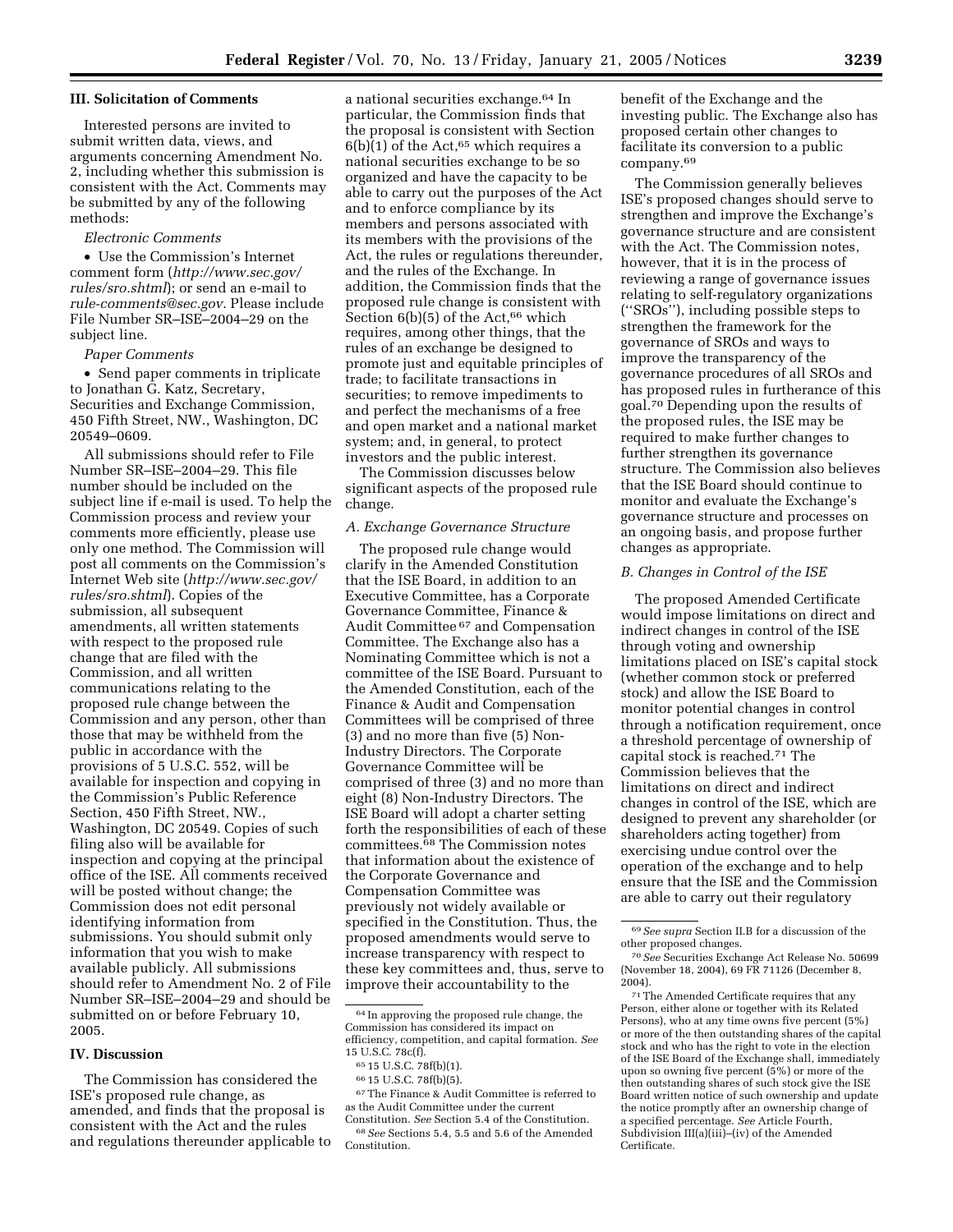responsibilities, are consistent with the Act.72

Specifically, the proposed Amended Certificate provides that, unless approved by the ISE Board and effective under Section 19(b) of the Act,73 no person, either alone or together with its related persons, has any right to vote, or to give any consent or proxy with respect to, more than 20% of the then outstanding shares of any class or series of capital stock of ISE.74 Moreover, no person, either alone or together with its related persons, unless approved by the ISE Board and effective under Section 19(b) of the Act,75 may own, of record or beneficially, whether directly or indirectly, more than 40% of the then outstanding shares of any class or series of capital stock of ISE.76 To the extent that such person, or its related person, purports to acquire or own more than 40% of the then outstanding shares of any class or series of capital stock of ISE, the person, and its related persons, will not have any rights incident to ownership of shares in excess of the 40% limit.77

The ISE Board will only be able to waive the 20% voting and 40% ownership limitations if it adopts an amendment to ISE's Constitution after making certain findings that doing so would not impair the ability of ISE and the Commission to carry out their respective regulatory obligations and is otherwise in the best interests of the Exchange. The ISE Board, however, will not be permitted to approve a member or person subject to a statutory disqualification to exceed the limits.78 The resolution would then be filed with the Commission as a proposed rule change under Rule  $19b-4$  of the Act,<sup>79</sup> and the resolution would not become

74*See* Article Fourth, Subdivision III(b) of the Amended Certificate. The terms ''person'' and ''related persons'' are defined in Article Fourth, Subdivision III(a) of the Amended Certificate, and are described in Section II.B.3.a above.

75 15 U.S.C. 78s(b).

77*See* Article Fourth, Subdivision III(c) of the Amended Certificate. *See also supra* Section  $III.R.3.a.$ 

78 In making such determinations, the ISE Board may impose any conditions and restrictions on such person and its related persons owning any shares of stock of ISE entitled to vote on any matter as the ISE Board in its sole discretion deems necessary, appropriate or desirable. *See* Article Fourth, Subdivision III(a)(i) and (b)(i) of the Amended Certificate.

79 17 CFR 240.19b–4.

effective until the proposed rule change becomes effective thereunder.<sup>80</sup> The proposed rule change would present the Commission with an opportunity to determine what additional measures, if any, might be necessary to provide sufficient regulatory jurisdiction over the proposed controlling persons.

Furthermore, the Amended Certificate also contains provisions designed to provide a disincentive for persons to exceed these limitations without the requisite prior approval.81 Specifically, pursuant to the Amended Certificate, shares in excess of the ownership limitations would be deemed to have been transferred to the Exchange, as special trustee of a charitable trust, for the exclusive benefit of a charitable beneficiary to be determined by the Exchange.82 The purchaser would cease to have voting and economic rights in the excess shares, other than the right to receive proceeds from the sale of such shares by the trustee.83 In addition, if votes were cast in excess of the 20% voting limitation, ISE would be required to disregard such votes cast in excess of the 20% voting limitation.84

The proposed Amended Certificate also provides that no member of ISE, either alone or together with its related persons, will be allowed to own, of record or beneficially, whether directly or indirectly, more than 20% of the then outstanding shares of any class or series

83*See supra* Section II.B.3.a for a more detailed description of how this process works.

84Article Fourth, Subdivision III(b)(ii) of the Amended Certificate provides that the 20% voting limitation provisions would not apply to (1) any solicitation of any revocable proxy from any stockholder of ISE by the ISE or by any stockholder of the ISE that is conducted pursuant to, and in accordance with, Regulation 14A promulgated pursuant to the Act. This provision is designed to ensure that the voting limitations will not restrict the exercise of proxy rights under Regulation 14A of the Act.

Article Fourth, Subdivision III(b)(iii) of the Amended Certificate provides that, to the fullest extent permitted by applicable law, shares of capital stock that are not entitled to be voted as a result of the 20% voting limitation shall not be deemed to be outstanding for the purposes of determining a quorum or a minimum vote required for the transaction of any business at any meeting of stockholders of ISE, including, without limitation, when specified business is to be voted on by a class or a series voting as a class.

of capital stock of ISE.85 To the extent any member, or its related persons, purports to acquire or own more than 20% of the then outstanding shares of any class or series of capital stock of ISE, that member, and its related persons, will not have any rights incident to ownership of shares in excess of the 20% limit.<sup>86</sup> Furthermore, the Amended Certificate also contains provisions designed to provide a disincentive for persons to exceed this limitation.87

The Commission believes that the 20% ownership (and thus voting) limitation restriction on ISE members is reasonable and consistent with the Act. Members who trade on an exchange or through a facility of an exchange have traditionally had ownership interests in such exchange or facility. However, a member's interest could become so large as to cast doubt on whether the exchange can fairly and objectively exercise its self-regulatory responsibilities with respect to that member. An exchange may hesitate to diligently monitor and surveil the trading conduct of a member that is a controlling shareholder of the exchange, or to diligently enforce its rules and the federal securities laws with regard to conduct by such member that violates these provisions. The Commission believes that the proposed limitation would help mitigate the conflict of interest that could occur if a member were to control a significant stake in the Exchange, and are necessary and appropriate to help ensure that the Exchange can effectively carry out its statutory obligations under Section 6(b) of the Act.88 The Commission notes that the Exchange represented that no member currently owns shares in excess of the 20% limitation.

The Amended Certificate of Incorporation also would require shareholders to report ownership interest of 5% or more to ISE. This provision would help the ISE Board more readily monitor ownership of its shares of stock in order to determine whether a person, either alone or with its related persons, would exceed these voting and ownership limitations.89 The

86*See* Article Fourth, Subdivision III(c) of the Amended Certificate.

87*See supra* notes 82–83 and accompanying text. 88 15 U.S.C. 78f(b).

89*See supra* note 71 and accompanying text. In addition, upon consummation of ISE's proposed IPO, the information required to be filed by shareholders pursuant to Regulations 13D and 13G will be available to ISE for purposes of determining whether any person, along or together with its related persons, has exceeded the voting and ownership limitations. The Commission also notes

<sup>72</sup>The Commission notes that it is in the process of reviewing issues relating to new ownership structures of SROs, and has proposed rules relating to the ownership of SROs, including imposing limitations on member ownership of an SRO or facility of an SRO. *See* Securities Exchange Act Release No. 50699, *supra* note 70.

<sup>73</sup> 15 U.S.C. 78s(b).

<sup>76</sup>*See* Article Fourth, Subdivision III(a) of the Amended Certificate.

<sup>80</sup>*See* Article Fourth, Subdivision III(a)(i) and (b)(i) of the Amended Certificate.

<sup>81</sup>*See* Article Fourth, Subdivision III(c) of the Amended Certificate.

<sup>82</sup>*See* Article Fourth, Subdivision III(c) of the Amended Certificate. These corrective procedures also would apply if there is any other event causing any holder of capital stock to exceed the ownership limits, such as a repurchase of shares by the Exchange. Any holders owning excess shares as a result of any event other than a sale, transfer, assignment or pledge would cease to have rights in such shares.

<sup>85</sup>*See* Article Fourth, Subdivision III(a)(ii) of the Amended Certificate.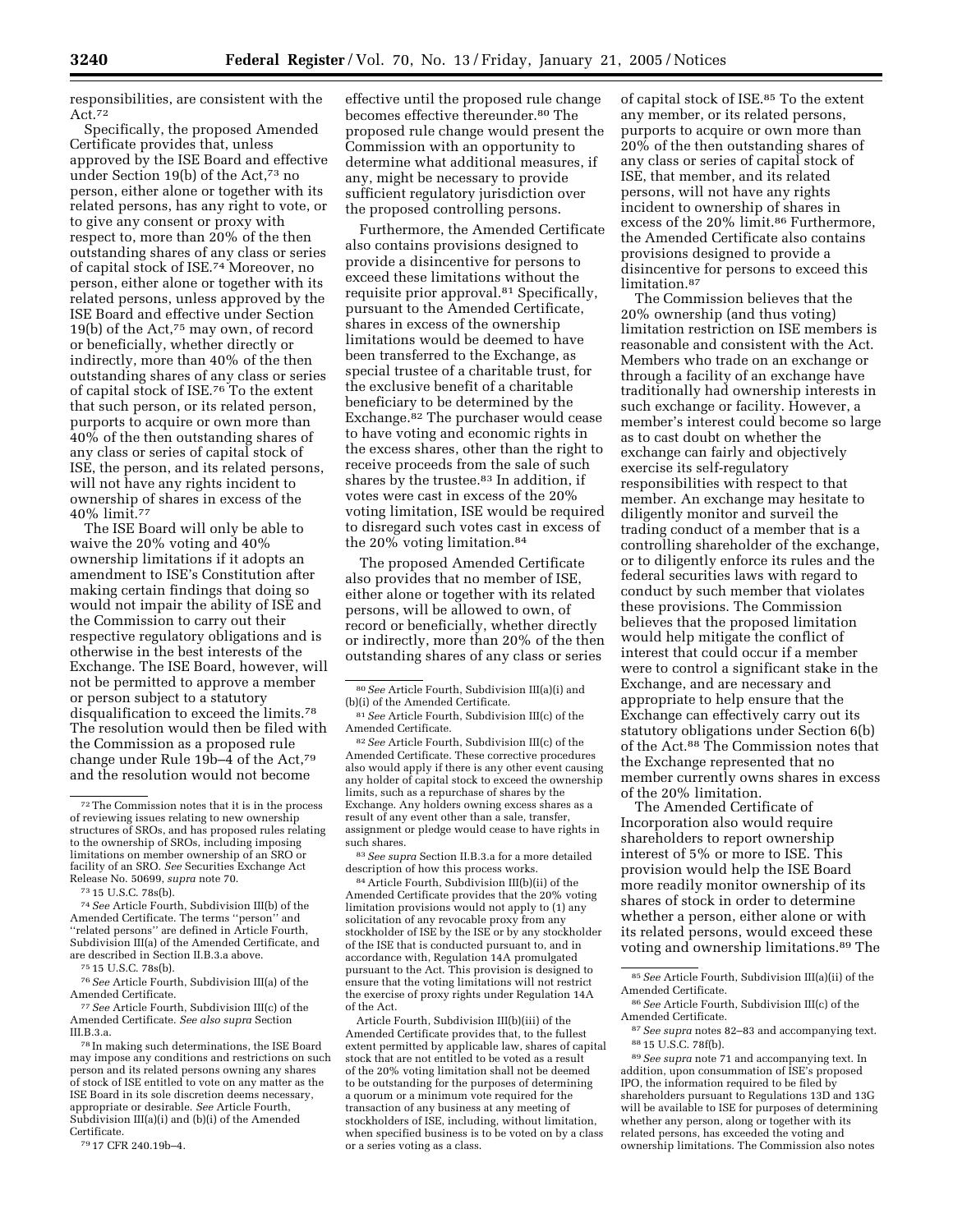Commission believes that this approach is consistent with the Act in that it allows the ISE to comply with the reporting requirements of Form 1, the application for (and amendments to application for) registration as a national securities exchange. Exhibit K of Form 1 requires any exchange that is a corporation or partnership to list any persons that have an ownership interest of five percent (5%) or more in the exchange, and Rule 6a–2(a)(2) under the Act requires an exchange to update its Form 1 within ten days after any action that renders inaccurate the information previously filed in Exhibit K.90

### *C. Self-Regulatory Function of the ISE*

After its IPO, the Exchange will continue to operate as a registered national stock exchange under Section 6 of the Act 91 and will maintain its current regulatory authority over members. All persons effecting transactions on or through the facilities of the Exchange will continue to be subject to the Exchange's rules. Certain provisions in the Amended Certificate and Amended Constitution are designed to facilitate the ability of ISE and the Commission to fulfill their regulatory obligations under the Act, and in particular under Sections 6(b) 92 and  $19(g)$ <sup>93</sup> of the Act, with respect to the Exchange. Specifically, Article Twelfth of the Amended Certificate expressly requires the Directors, in managing the business and affairs of the ISE, to consider applicable requirements for registration as a national securities exchange under the Act, including the requirements that the rules of the ISE be designed to protect investors and the public interest and the ISE shall be so organized and have the capacity to carry out the purposes of the Act and (subject to exceptions set forth in the Act and rules and regulations thereunder) to enforce compliance with it members and persons associated with its members, with the provisions of the Act and the rules and regulations thereunder and with the ISE's Rules. In the Commission's view, this provision will serve to remind the Directors that they must consider the requirements of the Act when taking actions on behalf

of the ISE and thus promote greater awareness and accountability on the part of the Directors.

Additionally, pursuant to the Amended Certificate, all confidential information pertaining to the selfregulatory function of the Exchange (including but not limited to disciplinary matters, trading data, trading practices and audit information) contained in the books and records of the Exchange shall: (1) Not be made available to any persons other than to those officers, directors, employees and agents of the Exchange that have a reasonable need to know the contents thereof; (2) be retained in confidence by the Exchange and the officers, directors, employees and agents of the Exchange; and (3) not be used for any commercial purposes.94 In addition, the ISE's books and records shall be maintained within the United States.95 The Commission believes that these provisions, which are designed to help maintain the independence and effectiveness of ISE's self-regulatory function, are appropriate and consistent with the Act.

The Exchange also will continue to interpret its rules to require that any revenues it receives from regulatory fees or regulatory penalties will be segregated and applied to fund the legal, regulatory and surveillance operations of the Exchange and will not be used to pay dividends to the holders of Class A Common Stock.96 The Commission finds that the prohibition on the use of regulatory fines, fees or penalties to fund dividends is consistent with Section 6(b)(3) of the Act <sup>97</sup> because it will further advance ISE's ability to effectively comply with its statutory requirements by helping to ensure the regulatory authority of the Exchange is not improperly used.

# *D. Membership Trading Concentration Limits*

Currently, pursuant to ISE Rule 303, the ISE Board may not approve a member to operate more than one Primary Market Maker Membership or more than 10 Competitive Market Maker Memberships, unless the restriction is waived by the ISE Board for good cause. In addition, Section 14.1(b) of the Constitution requires that ISE may not approve an ISE member, together with

any affiliate, to exercise the trading rights associated with more than twenty percent (20%) of ISE's Series B–1 Stock, nor more than twenty (20%) of ISE's Series B–2 Stock, and permits the Exchange to establish further limitations relating to the Exchange's approval of a member's ability to effect transactions on or through the facilities of the Exchange.

Pursuant to the proposed rule change, ISE would delete the 20% limitation from Section 14.1(b) of the Constitution, and would move it to Rule 303(b). Specifically, Rule 303(b) would not permit the ISE Board to waive the Primary Market Maker and Competitive Market Maker Membership concentration limits in Rule 303(b) if such waiver would result in an ISE member, together with any of its affiliates, being approved to exercise trading privileges associated with more than twenty percent (20%) of ISE's outstanding Primary Market Maker Memberships or more than twenty (20%) of ISE's outstanding Competitive Market Maker Memberships. The Commission believes this limitation on the ability to operate more than a certain percentage of memberships will serve to protect the integrity of the Exchange's regulatory oversight responsibilities by preventing the Exchange from becoming overly dependent on the business generated by any one member. Without such a provision, the Exchange may be reluctant to surveil and enforce its rules against such a member.

## **V. Accelerated Approval of Amendment No. 2**

Pursuant to Section 19(b)(2) of the Act,98 the Commission may not approve any proposed rule change, or amendment thereto, prior to the thirtieth day after the date of publication of the notice of filing thereof, unless the Commission finds good cause for so finding. The Commission hereby finds good cause for approving Amendment No. 2 to the proposed rule change prior to the thirtieth day after publishing notice of the same in the **Federal Register** pursuant to Section 19(b)(2) of the Act.99 Specifically, Amendment No. 2 provides technical, non-substantive amendments to correct typographical errors in the Amended Certificate and Amended Constitution, previously filed as part of the original proposed rule change,100 and revises Section 2 of ISE's

that, upon completion of its IPO, the Exchange would be required to publicly disclose on a quarterly basis information regarding the number of outstanding shares of its Common Stock, so that persons with a stake in the Common Stock can determine whether they are reaching, or have reached, any of the thresholds that restrict that person's ability to vote or own shares. *See* 17 CFR 240.13a–13.

<sup>90</sup> 17 CFR 240.6a-2(a)(2).

<sup>91</sup> 15 U.S.C. 78f.

<sup>92</sup> 15 U.S.C. 78f(b).

<sup>93</sup> 15 U.S.C. 78s(g).

<sup>94</sup>*See* Amended Certificate, Article Thirteenth. 95*See* Amended Constitution, Section 1.3.

<sup>96</sup>The Exchange adopted this interpretation in connection with its demutualization in 2002. *See infra* note 9. The Commission also notes that the Exchange represents that the holders of the Class B Common Stock are not entitled to receive dividends. *See* Section II.A of Securities Exchange Act Release No. 50641, *supra* note 3. 97 15 U.S.C. 78f(b)(3).

<sup>98</sup> 15 U.S.C. 78s(b)(2).

<sup>99</sup> *Id.*

<sup>100</sup>The Commission notes that the Exchange also undertakes to present to the ISE Board and Continued